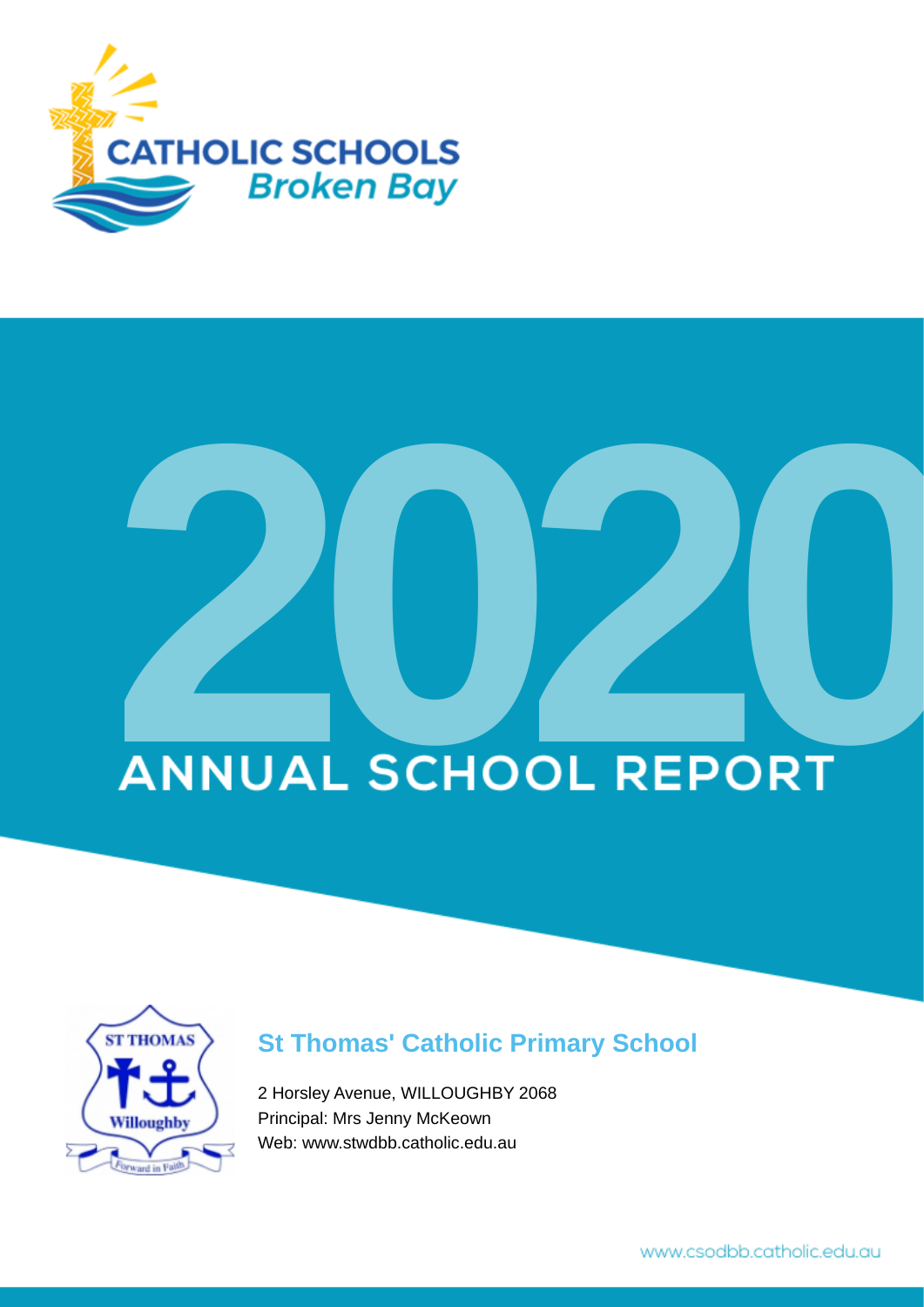## **About this report**

St Thomas' Catholic Primary School (the 'School') is registered by the NSW Education Standards Authority (NESA) and managed by Catholic Schools Broken Bay (CSBB). CSBB as the 'approved authority' for the diocesan registration system formed under Section 39 of the NSW Education Act (1990), is responsible for monitoring the compliance of member schools in the manner that has been approved by the Minister of Education.

The Annual School Report (the 'Report') demonstrates accountability to regulatory bodies and CSBB. Additionally, the Report complements and is supplementary to other forms of regular communication to the School community regarding initiatives, activities and programs which support the learning and wellbeing of its students.

The Report provides parents and the wider community with fair, reliable and objective information about educational and financial performance measures as well as School and system policies. This information includes summary contextual data, an overview of student performance in state and national assessments, a description of the achievement of priorities in the previous year and areas for improvement. Detailed information about the School's improvement journey is documented in the School Improvement Plan (SIP) which is developed, implemented and evaluated in consultation with key stakeholders.

Further information about the contents of this Report may be obtained by contacting the School directly or by visiting the School's website. Information can be also be obtained from the [My School website.](https://www.myschool.edu.au/)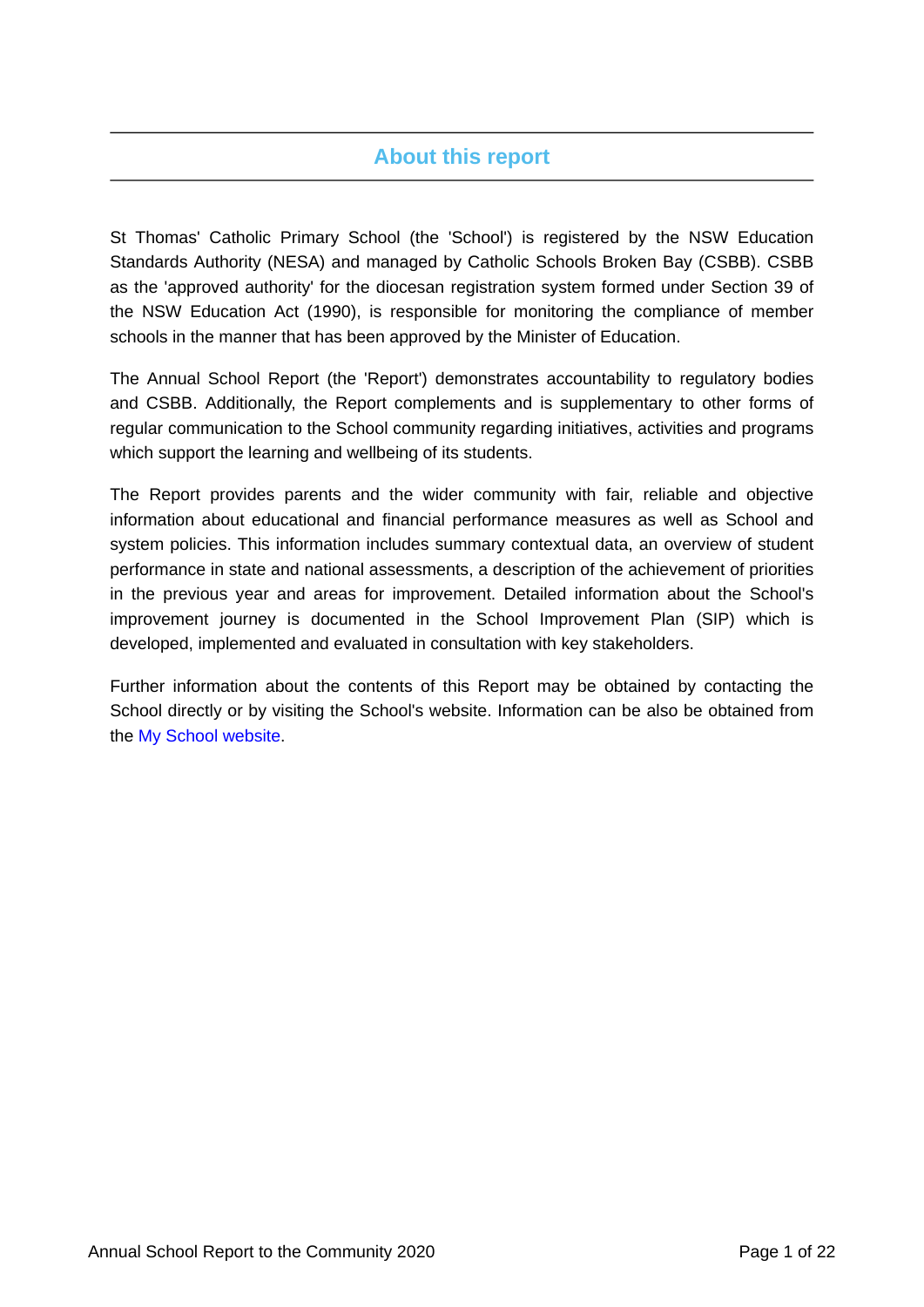## **Message from key groups in our community**

## **Principal's Message**

2020 was a challenging year for everyone, no less for the St Thomas community. Our staff proved adaptive and agile in the face of the challenges which the COVID 19 Pandemic created. We were able to move to providing remote learning swiftly despite all the platforms being relatively new to us while still provide face to face on site schooling for over 130 children every day. All teachers were needed to meet supervision requirements as each classroom could accommodate less than half of the usual number of students.

Most of our usual participation in sporting and academic competitions did not occur but we were able to run our swimming carnival in term 4 despite restrictions which required us to limit parent helpers to no student contact roles and cohorts travelling separately for short carnivals. The Mathematics Olympiad went ahead much to the delight of our Mathematicians in the senior grades.

Most significantly building work commenced on our School Advisory Team Agile Learning Spaces project. Our new efficient collaborate administration area was handed over at the end of Term 4 when work commenced on refurbishing our old administration area as three flexible learning spaces.

### **Parent Body Message**

2020 was all set to be a fabulous year of community engagement well mapped by the Parents & Friends Association (P&F). The various committees were actively involved in coordinating so many opportunities to build on the already strong relationships that exist within the school and wider community. Fortunately, we were able to host our annual 'Welcome Night' so that many new families had a chance to kick up their heels and meet other parents and the staff at St Thomas'.

St Thomas Primary School has an active network of volunteers within the P&F Association, parent network and community, resulting in many successful social functions and a supportive pastoral care network for those families during times of need. In true St Thomas' style, the Parents & Friends Association (P&F) were not to be beaten by the hand that 2020 dealt. Whilst we were unable to host our annual The Art and Craft Show, the community rolled up their sleeves and coordinated a CoVid friendly, 'Opening Night In.' Many families gathered together in small groups and hosted a great night in, participating in live, as well silent, auctions. Many thanks to all who made this such a great community event.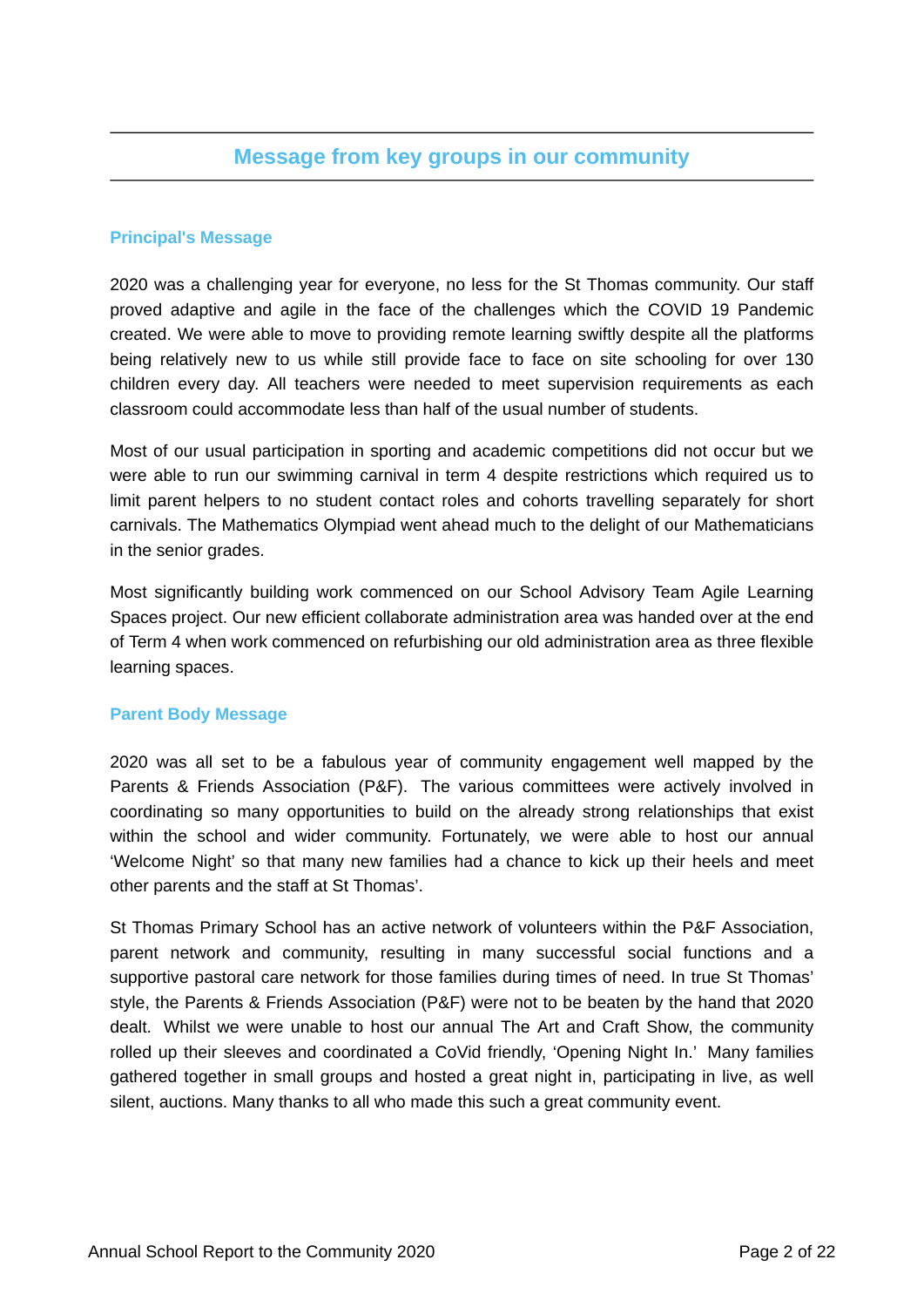#### **Student Body Message**

All of the Year 6 students have experienced a range of leadership opportunities this year. Our experiences were very different to previous Year 6 groups.

We didn't have school assemblies each morning so opportunities to stand up on Monday morning and lead the school in prayer, raise the flag, distribute the weekly Principal's Awards or announce the winner of the weekly colour house points competition didn't occur. We all had to rethink these practices.

From the beginning of Term 2 school leaders used the school PA system to carry out those jobs. A weekly prayer was filmed and distributed to classes for teachers to use in their room. We even had a school musical and it was lights, cameras and action for two nights with no audience. Every family received a video of both performances.

At the end of the year the school and parents gave us the best send off we could have hoped for given the restrictions that were still in place.

We will miss St Thomas but know that we are now ready to move into the next chapter of our lives.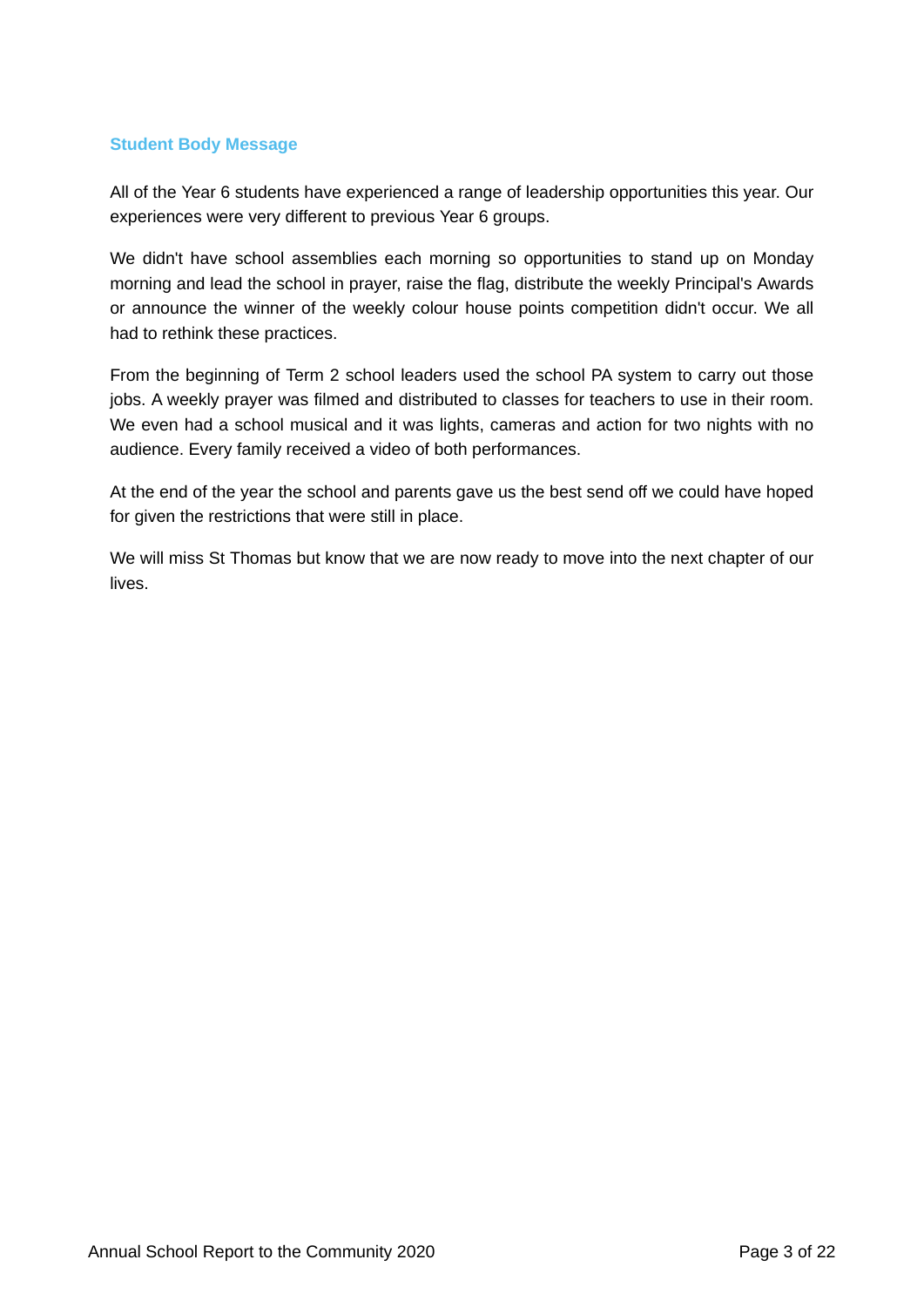## **School Features**

St Thomas' Catholic Primary School, Willoughby, is a Catholic systemic co-educational school.

The School provides for the educational needs of children from Kindergarten to Year 6 and draws its enrolments primarily from the Catholic Parish of the Lower North Shore. The School is established in an attractive setting with a challenging and stimulating outdoor play environment.

The Sisters of Saint Joseph founded the School in 1928 and the School's recently developed vision statement draws on the Josephite charism: St Thomas Catholic School, Willoughby, exists to educate and form students in Catholic discipleship by creating a place where students: grow in their relationship with God; strive for excellence in the development of the whole person in the context of contemporary life; and reach out through service to others.

During 2020 the School Advisory Team – Agile Learning Space worked with Stanton Dahl Architects and Trinity Quality Interiors to redesign our learning spaces to better meet the needs of our student body and pedagogical design. In October work commenced on moving administration to a more effective position at the front of the site, freeing up space for more functional learning environments to be created.

The School's rich and broad curriculum offers a diverse Creative Arts program including concert and training bands and choirs, instrumental tuition, biannual whole school musical, inter-school debating and a variety of competitive and experiential sporting events. Lunch clubs include double-dutch skipping, chess, library, art, jazz improvisation and sport; these activities provide additional stimulation for all grades.

A rich musical environment is provided through junior and senior choirs as well as recorder and keyboard lessons. Our training and concert bands are provided as extra-curricular enrichment. All classrooms have large touchscreens, ipads and laptop computers. The School has an extensive playground and sports equipment with abundant shade provided by five magnificent Moreton Bay fig trees and two large, all-weather structures.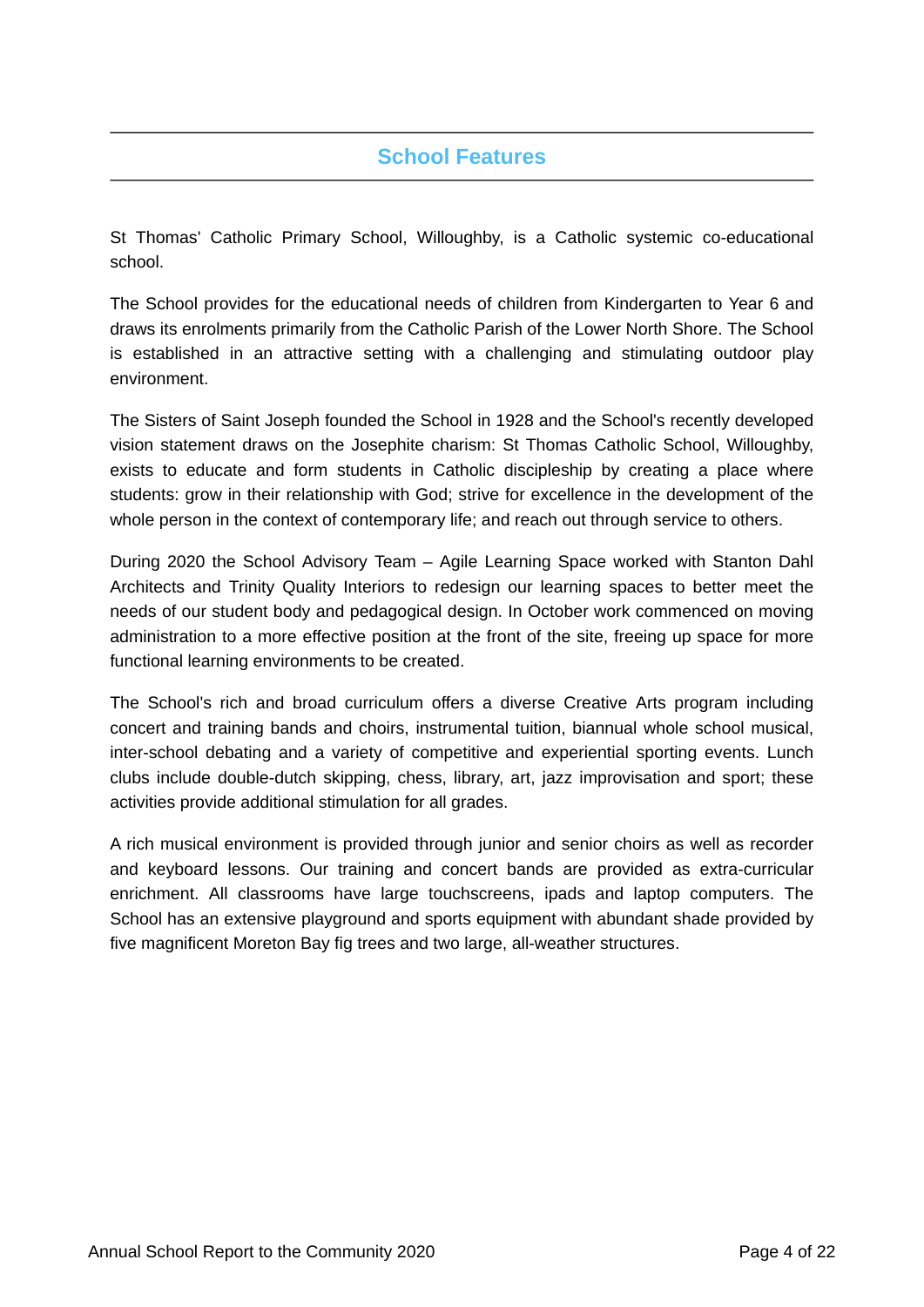## **Student Profile**

## **Student Enrolment**

Students attending the School come from a variety of backgrounds and nationalities. The following information describes the student profile for 2020. Additional information can be found on the [My School website.](https://www.myschool.edu.au/)

| <b>Girls</b> | <b>Boys</b> | LBOTE*            | <b>Total Students</b> |
|--------------|-------------|-------------------|-----------------------|
| 182          | 178         | <b>75</b><br>- 11 | 360                   |

\* Language Background Other than English

### **Enrolment Policy**

The School follows the [Enrolment Policy for Diocesan Systemic Schools.](https://www.csodbb.catholic.edu.au/about/Policies) The policy encourages the local Catholic community, under the leadership of the parish priest and principal, to look upon the time of enrolment as a potential occasion for ongoing evangelisation. The policy calls upon parents to examine their present faith commitments, to develop their role as prime educators of their children in faith and to immerse themselves in the communal, liturgical, ministerial and service dimensions of the parish. Copies of this policy and other policies in this Report may be obtained from the [CSBB website](https://www.csodbb.catholic.edu.au/about/Policies) or by contacting CSBB.

### **Student Attendance Rates**

The average student attendance rate for the School in 2020 was 95.28%. Attendance rates disaggregated by Year group are shown in the following table.

| Attendance rates by Year group                                     |       |  |                                 |  |  |       |
|--------------------------------------------------------------------|-------|--|---------------------------------|--|--|-------|
| Kindergarten   Year 1   Year 2   Year 3   Year 4   Year 5   Year 6 |       |  |                                 |  |  |       |
| 94.80                                                              | 95.39 |  | $95.39$   95.70   95.44   95.30 |  |  | 94.92 |

### **Managing Student Non-Attendance**

In order for students to reach their full potential it is of paramount importance that they attend school regularly. While it is the parents' legal responsibility under the NSW Education Act (1990) to ensure that their children attend school regularly, our staff as part of their duty of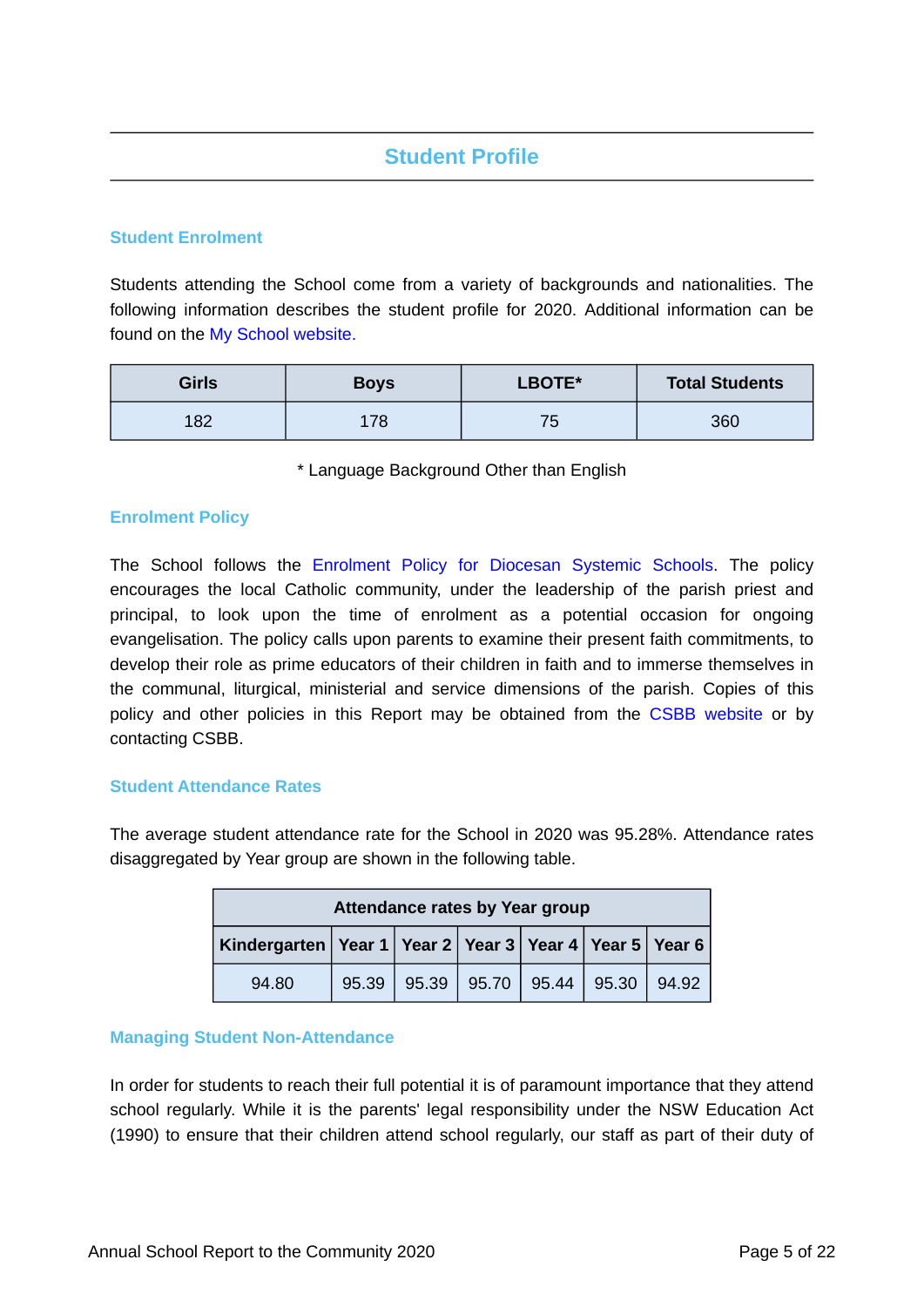care, monitor all absences and work in partnership with parents to support and promote the regular attendance of students. In doing so, the School, under the leadership of the principal:

- provides a caring environment which fosters a sense of wellbeing and belonging in students
- maintains accurate records of student attendance
- implements policies and procedures to monitor student attendance and to address non-attendance issues as and when they arise
- communicates to parents and students, the School's expectations with regard to student attendance and the consequences of not meeting these expectations
- recognises and rewards excellent and improved student attendance.

School attendance records also contain information regarding student absences including reasons for absence and documentation to substantiate reasons for absences. Teachers are required to monitor non-attendance diligently on a student by student basis and to bring to the attention of the Principal immediately any unexplained absences, non-attendance of a chronic nature, or reasons for non-attendance that cause concern. Matters of concern are referred to the Principal, CSBB and the relevant Department of Education officer where appropriate.

Where a student is not able to attend school for a prolonged period of time due to a medical condition or illness, the School in collaboration with parents, provides resources to contribute to the student's continuum of learning where possible. CSBB monitors each School's compliance with student attendance and management of non-attendance as part of the system's School Review and Development (SRD) processes. The School's attendance monitoring procedures are based on the Procedures for the Management of Student Attendance in the Broken Bay Diocesan Schools System (password required).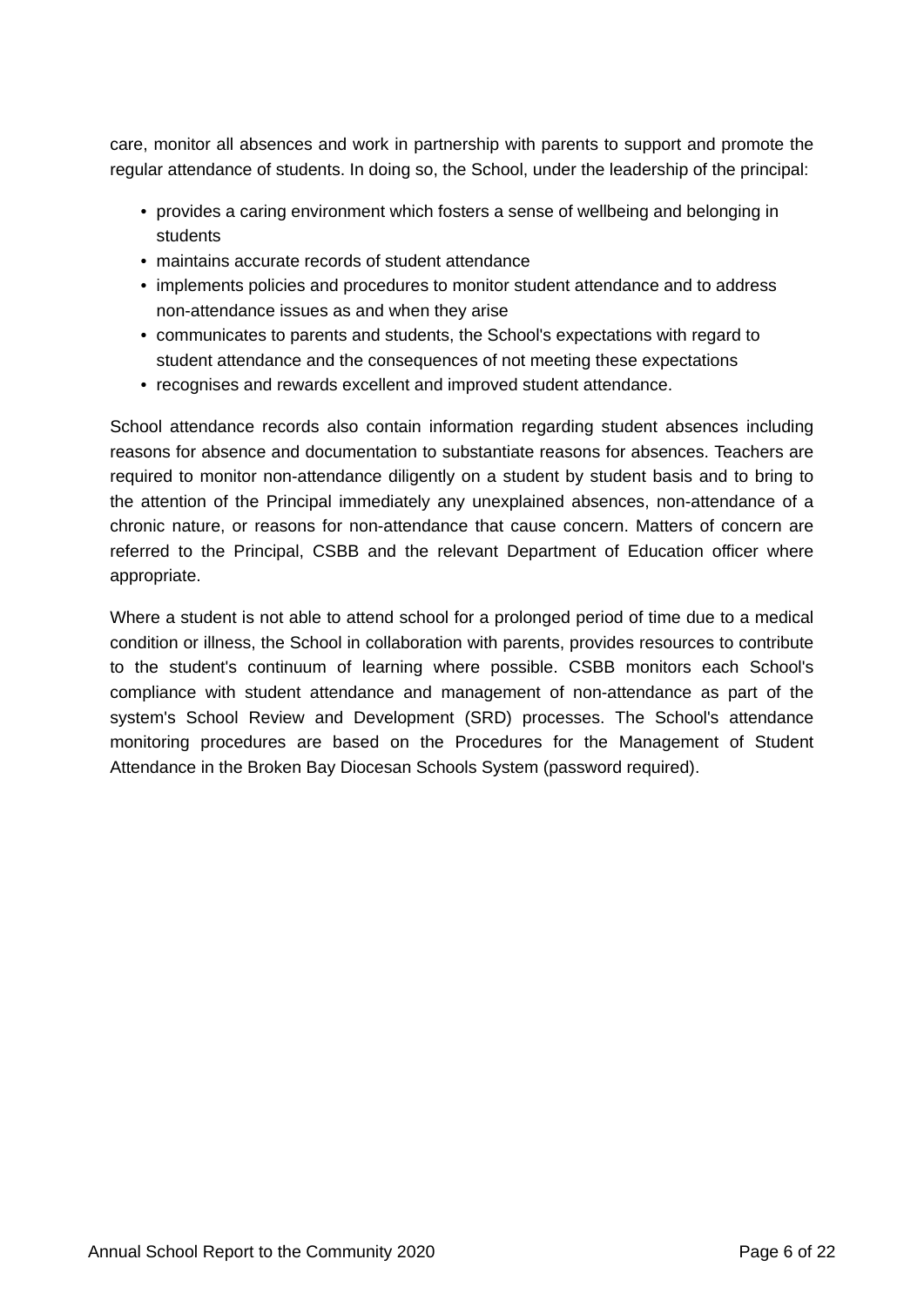## **Staffing Profile**

## **Staffing Profile**

The following information describes the staffing profile for 2020:

| Total number of staff              | 26 |
|------------------------------------|----|
| Number of full time teaching staff | 15 |
| Number of part time teaching staff |    |
| Number of non-teaching staff       |    |

## **Total number of teaching staff by NESA category**

All teachers employed by the School are qualified to teach in NSW. Additionally, all teachers at this School who are responsible for delivering the curriculum are accredited with NESA. Effective from October 2007, the minimum qualification for a teacher in a systemic school in the Diocese of Broken Bay is a four year teaching degree.

Teachers at this School are either accredited as conditional, provisional or proficient as defined by the NSW Teacher Accreditation Act 2004. Accreditation at the levels of Highly Accomplished and Lead teacher are voluntary. The number of teachers within the Diocesan Schools System (systemic schools) at these levels is as follows:

- Proficient: 1294 teachers
- Provisional: 105 teachers
- Conditional: 1 teacher

Additionally, there are approximately 25 teachers who are currently actively engaged in the submission process at the higher levels of accreditation. Teacher status at individual schools can be sourced directly from the School.

### **Professional Learning**

The ongoing professional learning (PL) of each staff member is highly valued. PL can take many forms including whole school staff days, subject specific in-services, meetings and conferences and a range of programs provided by CSBB. The School takes responsibility for planning, implementing, evaluating and tracking staff PL. Individual staff members take responsibility for their ongoing PL. All teachers have been involved in PL opportunities during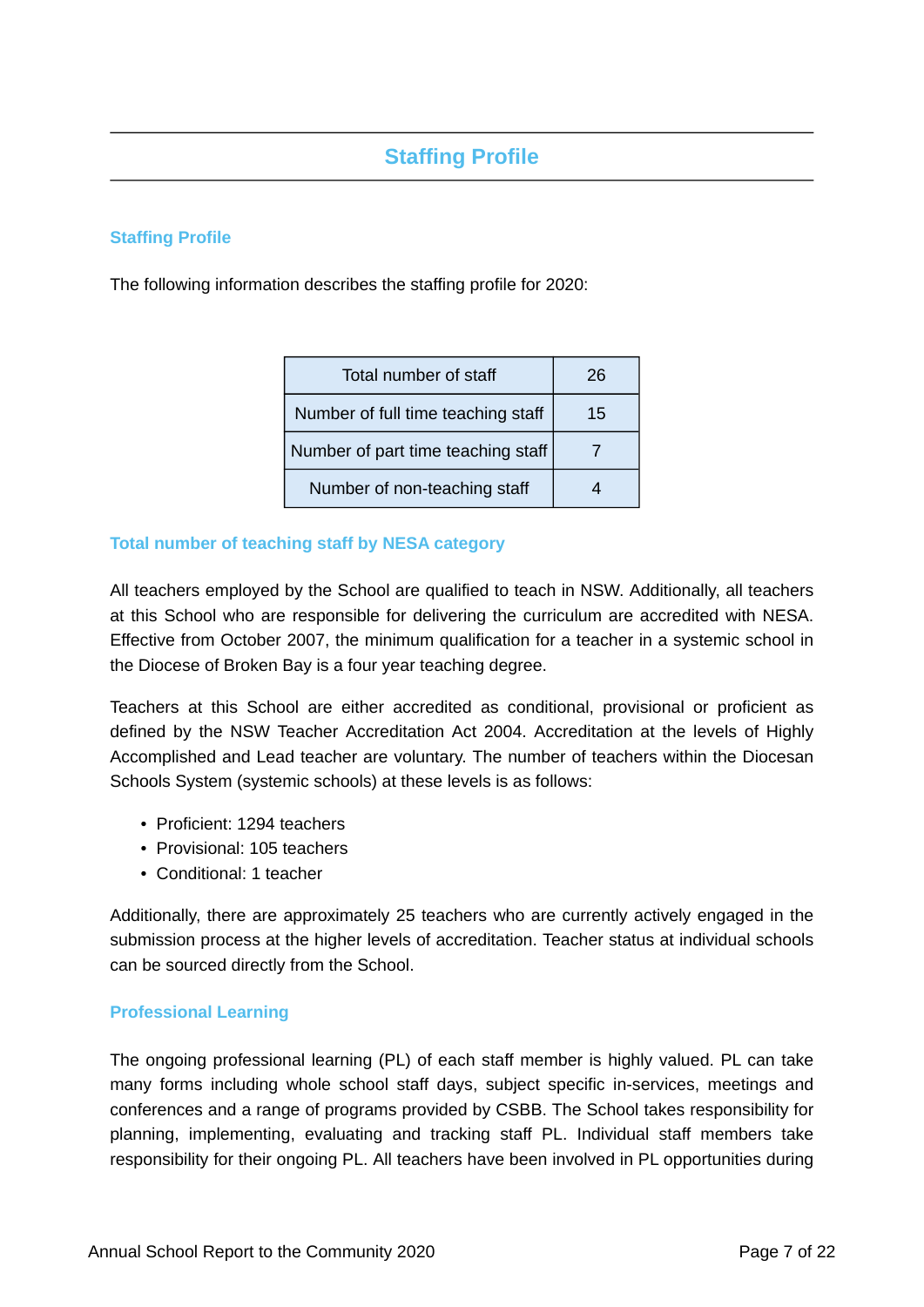the year related to improving student outcomes. The following table provides specific information relating to the focus of three of these staff development days.

## **Summary of professional learning at this school**

In 2020 staff have engaged in extensive PL in the teaching of Reading and Spelling. Staff research has begun on locating and evaluating quality diagnostic spelling tools which can support teaching to student point of need. A Staff Development Day was held on identifying quality literature for use in teaching comprehension across the grades led by a lecturer from the Australian Catholic University.

With the onset of COVID-19 and home based learning staff engaged in PL to support the provision of engaging online learning which could be completed with or without web access.

Staff responsible for English and Mathematics PL in the school were able to a engage with qulaity mentors through online webinars throughout the year.

One staff member is working towards a Master of Educational Leadership.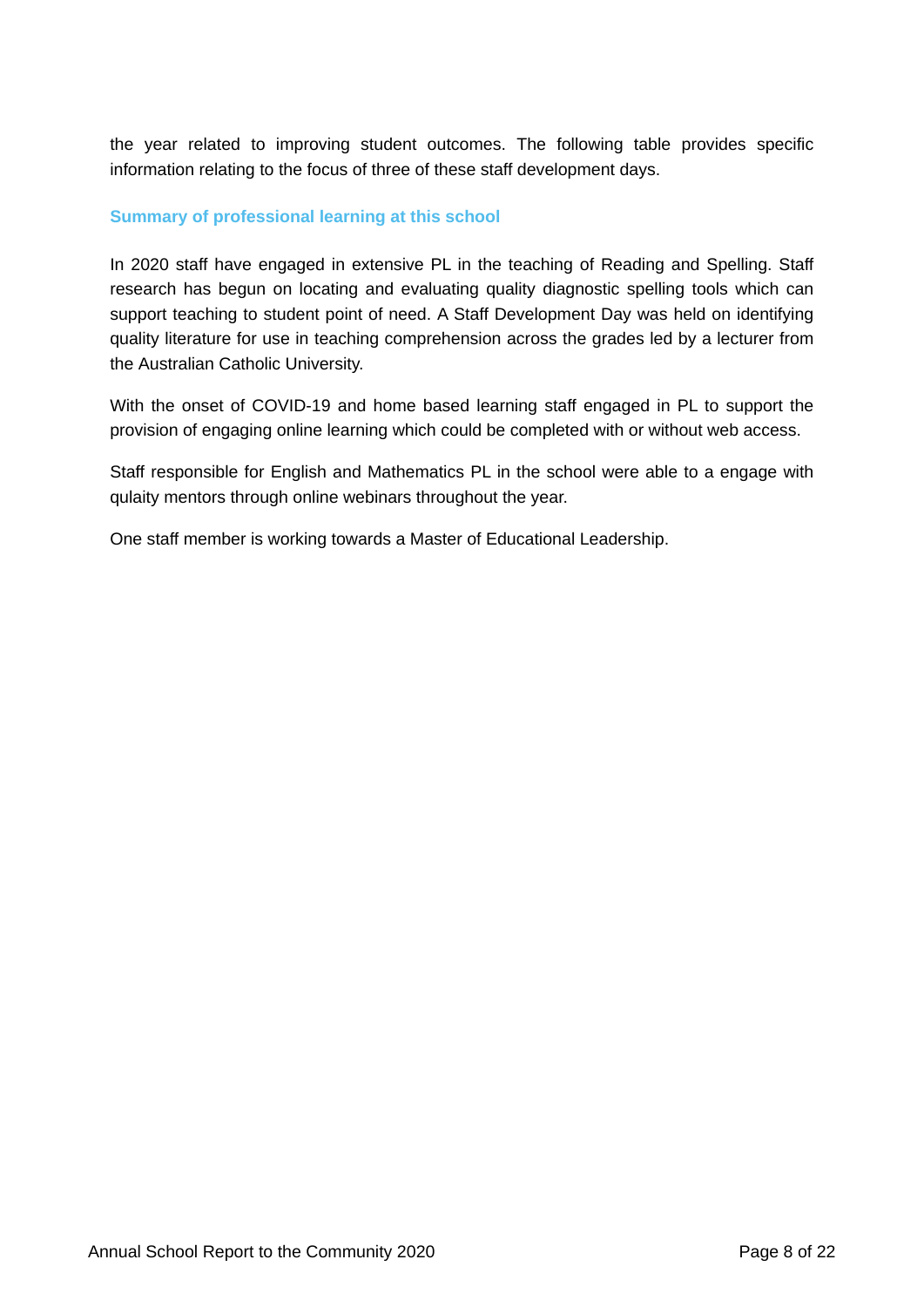## **Catholic Identity and Mission**

As a Catholic community, the School shares in the mission of the local Church. The [Diocesan](https://www.csodbb.catholic.edu.au/mission/Catholic-Life) [Mission Statement](https://www.csodbb.catholic.edu.au/mission/Catholic-Life) is our statement of shared common purpose: "The Diocese of Broken Bay exists to evangelise, to proclaim the Good News of Jesus Christ, gathered as friends in the Lord and sent out to be missionary disciples."

In partnership with parents as the first faith educators of their children and the local parish community, the School seeks to educate and form young people in the Catholic faith. The School provides formal Religious Education as well as retreats, spirituality days and social justice opportunities in which students are invited to serve others, especially the poor and those who are marginalised.

The School's Religious Education (RE) program is based on the [Broken Bay K-12 Religious](https://www.csodbb.catholic.edu.au/mission/Religious-Education) [Education Curriculum](https://www.csodbb.catholic.edu.au/mission/Religious-Education) and aims to provide students with meaningful, engaging and challenging learning experiences that explores the rich diversity of the Catholic faith and ways in which we live it.

Faith formation opportunities are provided for students, staff, parents and caregivers. Students regularly celebrate Mass and pray together. Students are invited to participate in age appropriate sacramental and missionary activities aimed at living out their mission as disciples of Jesus.

The Sisters of St Joseph from Mount Street, North Sydney were the foundational teachers at the School. Their continued presence until 1979 gave the School a charism that is still alive today. Therefore, St Mary MacKillop has a special place in the School's ethos and her feast day is celebrated every year.

During 2020 much that epitomises the rich liturgical life of students, staff and the community at St Thomas had to be discontinued. This was sorely felt by all.

As a community we felt that the Year 6 Graduation Mass must go ahead within a COVID safe environment to liturgically mark to conclusion of this part of our students' catholic formation in faith. After a great deal of modification and attendance limited to the parents and siblings of the graduating students.

Environmental teams, Liturgical teams and Social Justice teams are among the varied roles for leadership in Year 6, as well as opportunities for student voice to be heard and acted upon through the Student Representative Council (SRC) with representatives from Kindergarten to Year 6 led by the school captains.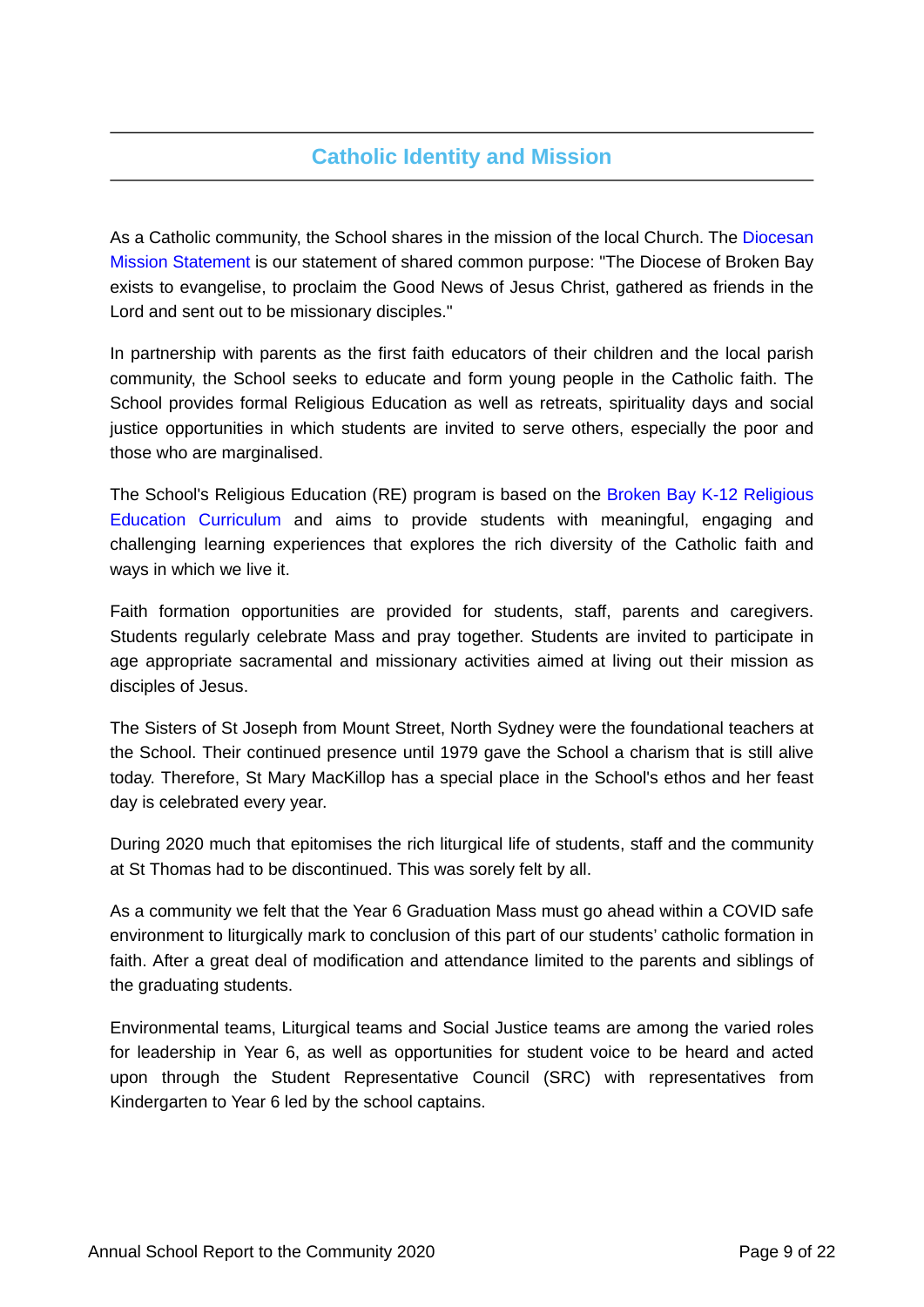The Parish based Sacramental Program is fully supported by the School, with many parents volunteering to lead groups. The School prayer is prayed on a regular basis and the Ignatian Examen is practised to help students to identify and strengthen their own relationships with God and others.

All staff are encouraged and supported to extend their religious and theological knowledge through further education. The School engages staff in ongoing adult faith formation through spiritual retreat days, attendance at a MacKillop Colloquium and staff meetings. The parent and Parish community are also invited to spiritual retreat days held once a year.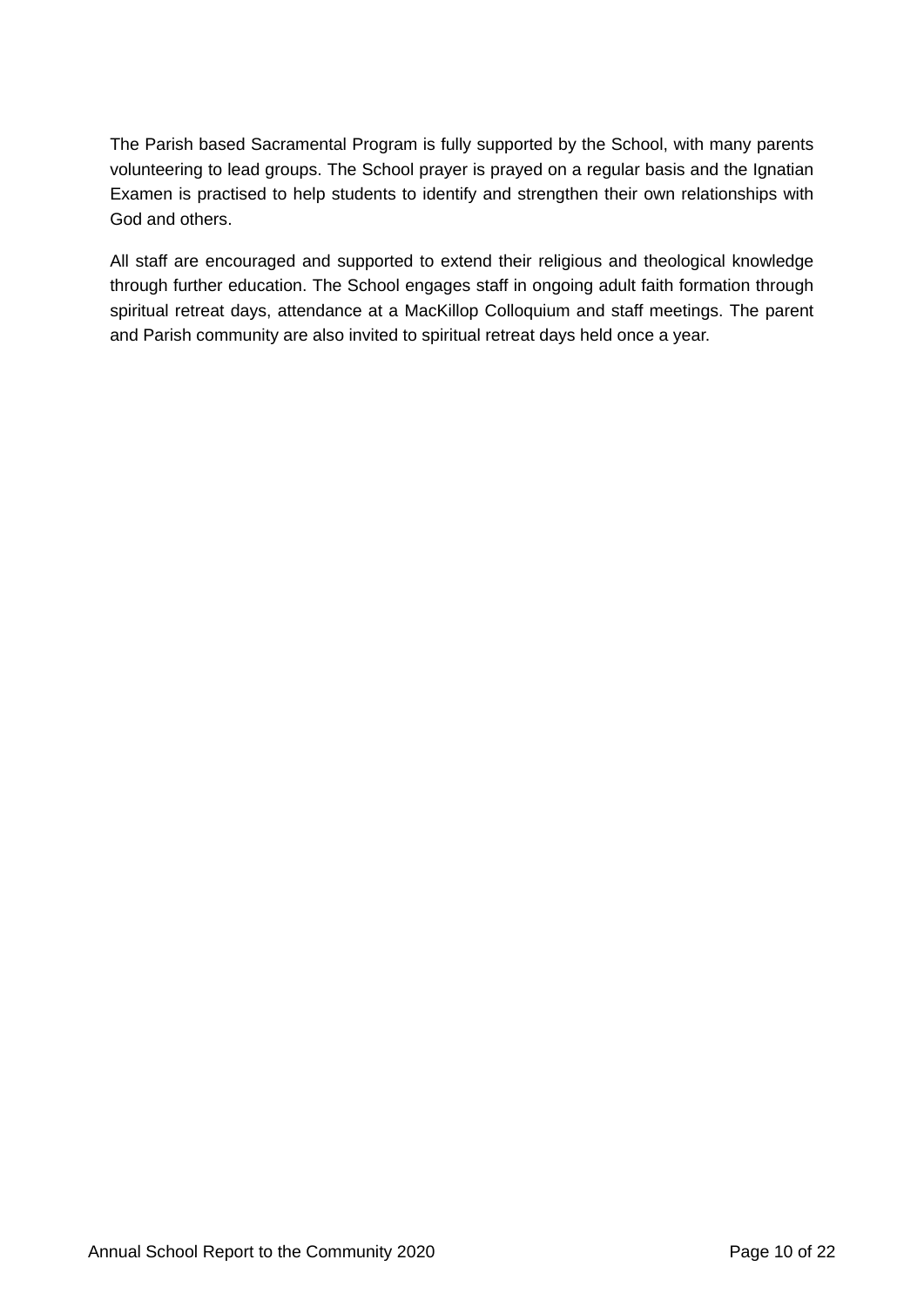## **Curriculum, Learning and Teaching**

The School provides an educational program based on, and taught in accordance with the NSW Education Standards Authority (NESA) syllabuses for primary education. The Key Learning Areas (KLAs) are English, Mathematics, Science and Technology (S&T), Human Society and its Environment (HSIE), Creative Arts (CA) and Personal Development, Health and Physical Education (PDHPE). In addition to this, the School implements the Diocesan Religious Education syllabus. Staff members are committed to continuous improvement of teaching and learning in all facets of the curriculum.

Online learning became a key focus for learning for all staff in 2020. While home based learning was a focus for Terms 1 & 2 teachers moved the skills they had gained in those terms, into their classroom work in Term 3 & 4 with the added advantage of face to face teaching recommencing for all.

Whether providing input face to face or online, teachers designed and implemented technology-rich, real-world, short and long-term problem-solving opportunities across a wide range of skill areas to engage students in sophisticated, challenging learning using the Project Based Learning model. Project Based Learning provides a strong emphasis on developing students' capabilities in the areas of critical thinking, problem solving, creativity, curiosity, interpersonal and communication skills, self-regulation, grit, entrepreneurial skills, teamwork and craftsmanship.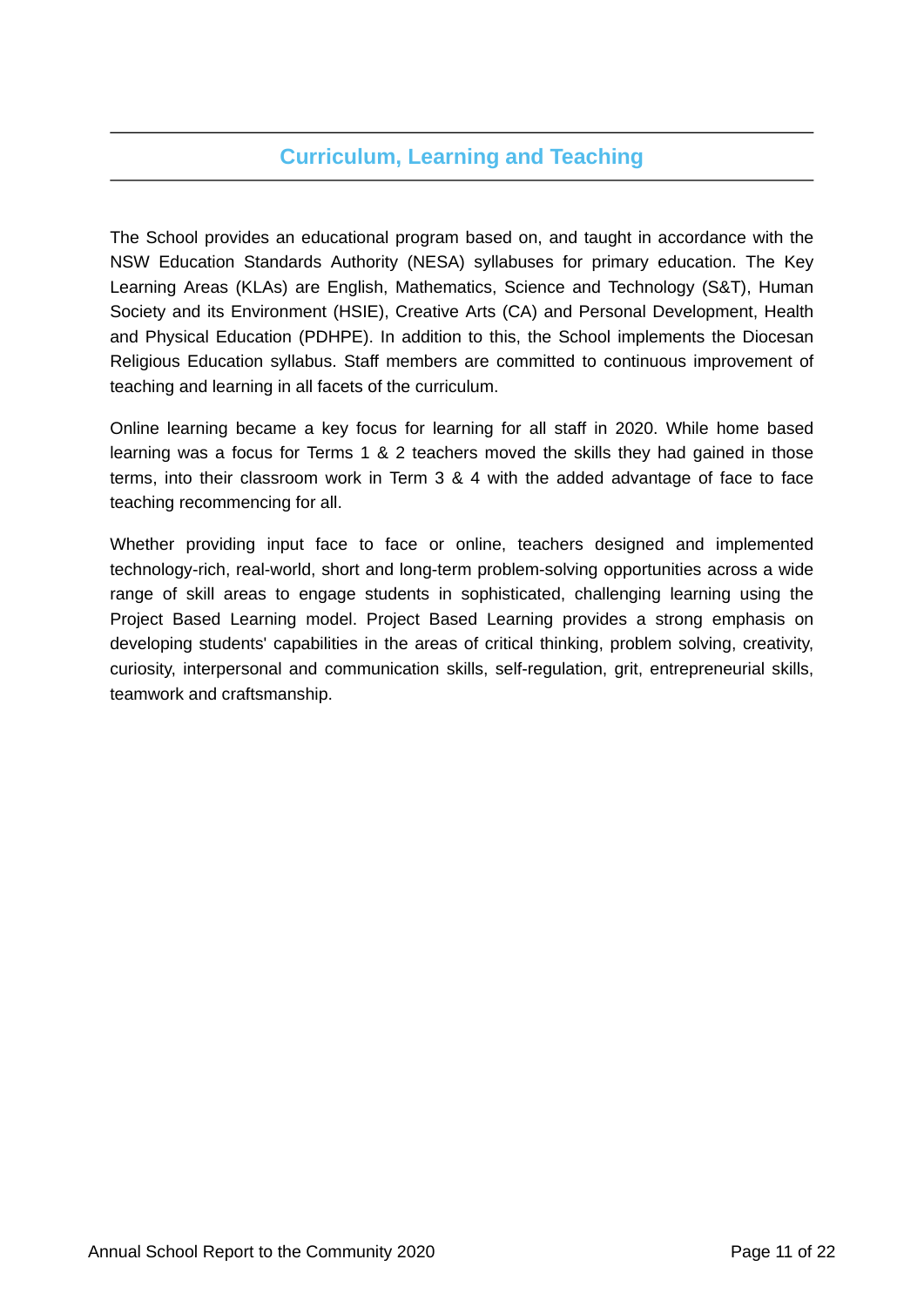## **Student Performance in Tests and Examinations**

The National Assessment Program Literacy and Numeracy (NAPLAN) is an annual assessment for students in Years 3, 5, 7 and 9. NAPLAN assessment results provide valuable information about student achievements in literacy and numeracy. An analysis of these results assists the School's planning and is used to support teaching and learning programs.

Due to the impact of Covid-19 this year, the Education Ministers agreed that NAPLAN would not proceed in 2020. This decision was taken to assist school leaders, teachers and support staff to focus on the wellbeing of students and continuity of education, including potential online and remote learning.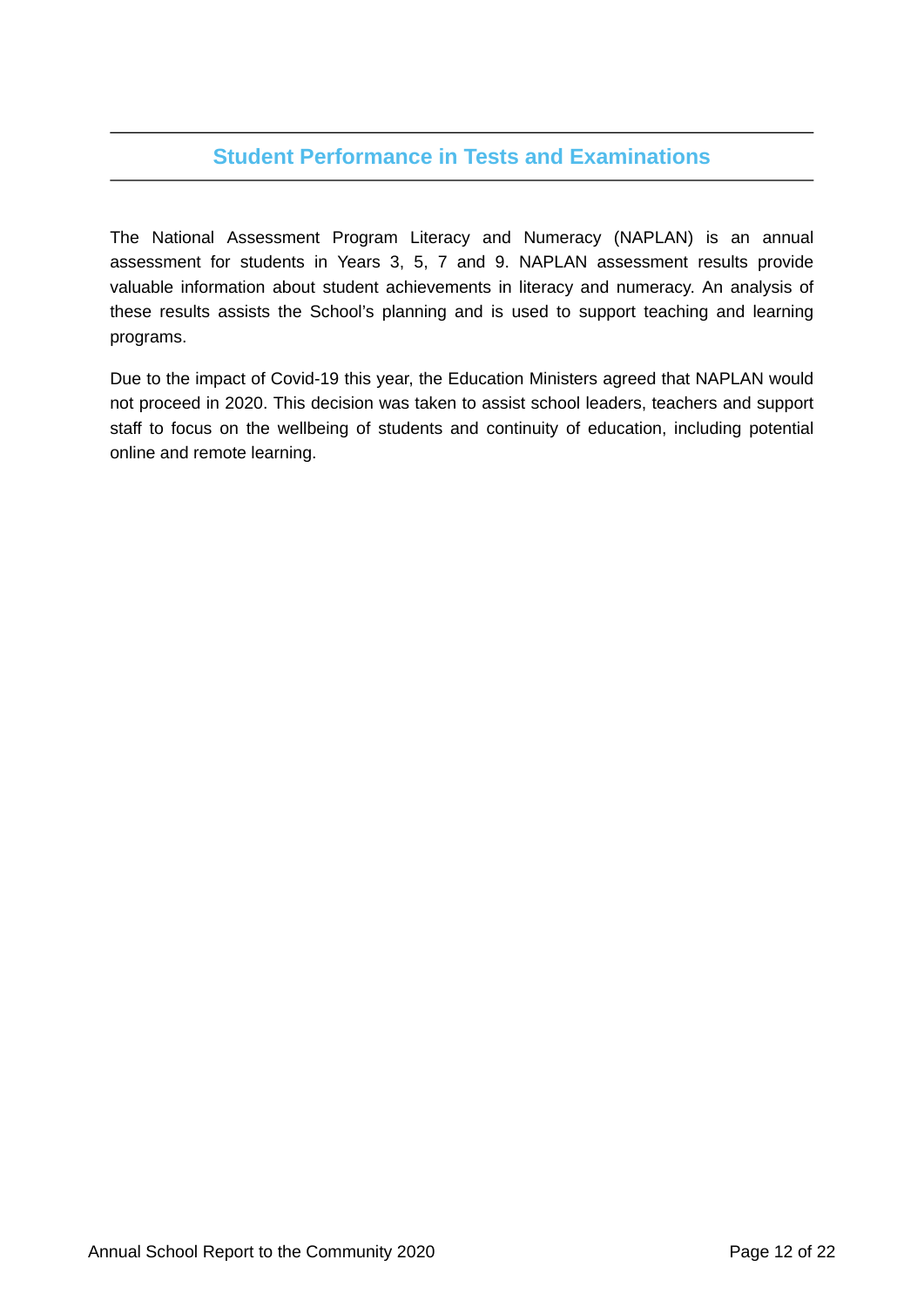## **Pastoral Care Policy**

The School's pastoral care and student wellbeing policies guidelines and procedures are informed by the [Pastoral Care Policy for Diocesan Systemic Schools.](https://www.csodbb.catholic.edu.au/about/Policies) This policy is underpinned by the guiding principles from the National Safe Schools Framework (2013) (NSSF) that represent fundamental beliefs about safe, supportive and respectful school communities. These guiding principles emphasise the importance of student safety and wellbeing as a prerequisite for effective learning in all Catholic school settings. The Pastoral Care and Wellbeing Framework for Learning for the Diocese of Broken Bay Schools System (the Framework') utilises the NSSF ensuring that diocesan systemic schools meet the objectives of the NSSF at the same time as meeting the diocesan vision for pastoral care and wellbeing. Further information about this and other related policies may be obtained from the CSBB website or by contacting CSBB. The policy was revised in 2019 to align with the [Australian Wellbeing Framework \(2018\)](https://studentwellbeinghub.edu.au/educators/framework/) for implementation in 2020.

## **Behaviour Management and Student Discipline Policy**

The School's policies and procedures for the management of student behaviour are aligned to the [Behaviour Support Policy for Diocesan Systemic Schools.](https://www.csodbb.catholic.edu.au/about/Policies) Policies operate within a context that all members of the school community share responsibility to foster, encourage and promote positive behaviour and respectful relationships. The policy aims to promote a safe and supportive learning environment to maximise teaching and learning time for all students. It supports the development of students' pro-social behaviour based on respectful relationships and clear behavioural expectations. The dignity and responsibility of each person is promoted at all times along with positive student behaviours while ensuing the respect for the rights of all students and staff. Further information about this and other related policies may be obtained from the CSBB website or by contacting CSBB. There were no changes made to this policy in 2020.

## **Anti-Bullying Policy**

The School's Anti-Bullying guidelines and procedures are based on and informed by the [Anti-](https://www.csodbb.catholic.edu.au/about/Policies)[Bullying Policy for Diocesan Systemic Schools](https://www.csodbb.catholic.edu.au/about/Policies) and is aligned to the Pastoral Care Policy for Diocesan Systemic Schools and other related wellbeing policies and guidelines. All students, their families and employees within Catholic education have a right to a learning and work environment that is free from intimidation, humiliation and hurt. Anti-Bullying policies support school communities to prevent, reduce and respond to bullying. Further information about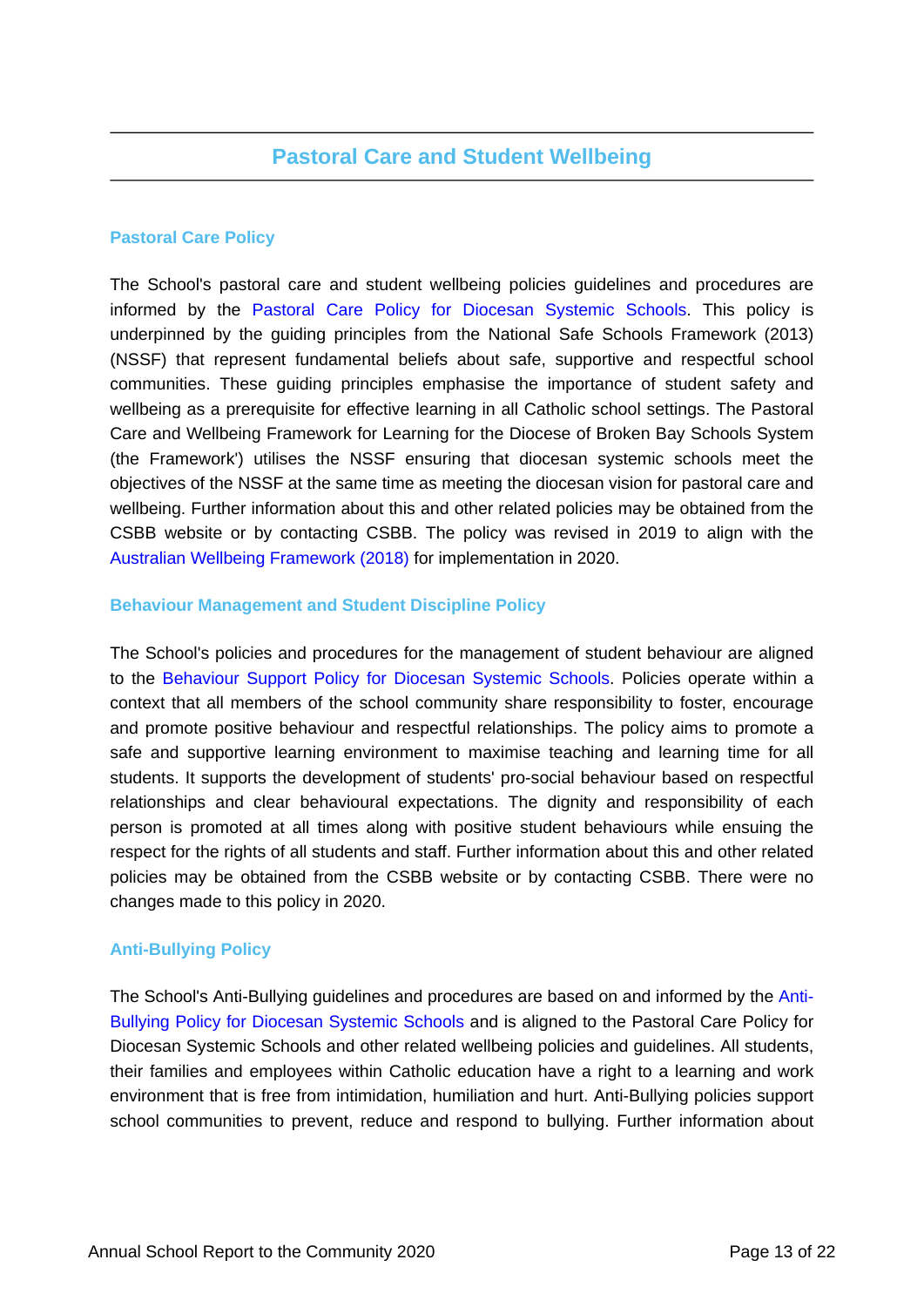this and other related policies may be obtained from the [CSBB website](https://www.csodbb.catholic.edu.au/about/Overview) or by contacting CSBB. There were no changes made to this policy in 2020.

## **Complaints Handling Policy**

The School follows the [Complaints Handling Policy and Procedures for Diocesan Systemic](https://www.csodbb.catholic.edu.au/about/Policies) [Schools.](https://www.csodbb.catholic.edu.au/about/Policies) A distinctive feature of this policy is to ensure that complaints are addressed in a timely and confidential manner at the lowest appropriate management level in order to prevent minor problems or concerns from escalating. The expectation is that complaints will be brought forward and resolved in a respectful manner, recognising the dignity of each person concerned in the process. The policy recognises that a number of more minor or simple matters can be resolved without recourse to the formal complaint handling process but rather, quickly and simply, by discussion between the appropriate people. Further information about this and other related policies may be obtained from the [CSBB website](https://www.csodbb.catholic.edu.au/about/Policies) or by contacting CSBB. There were no changes made to this policy in 2020.

### **Initiatives promoting respect and responsibility**

The continued implementation of the URSTRONG: Friendology 101 program in 2020 coupled with the ongoing training of new staff has enabled in-class training of all students K-6 resulting in continued growth of students' resilience and agency diminishing friendship issue reports and referrals despite the difficulties faced by families and the disruptions to learning and .

Student leadership continues to be a significant highlight of School life in 2020. The Year 6 cohort showed strong leadership, especially in their management of the Student Representative Council (SRC). Class representatives gave voice to any issues arising from class meetings at monthly SRC meetings.

Respect and responsibility for students as learners as well as members of the School and Parish community is encouraged by all Year 6 leadership roles in the following ways:

fundraising for charitable organisations (Caritas, Canice Kitchen and Catholic Mission) that occurs within the school student body and the awareness raising that occurs through these initiatives run by the Social Justice Team.

Stewardship of creation as promoted by the Environment Team. This year the team commenced a worm farm and made wax wraps for students in Kindergarten.

School community well-being promoted by the Well-being Team. Playground dance parties, chalk drawing and affirmation letters were a focus.

Stewardship of resources which is supported by the Library & Technology Team. All students were loaned a piece of technology to support home-based learning with all being returned in good condition.

Engaging the community in the practice of their faith as supported by the Liturgy Team. A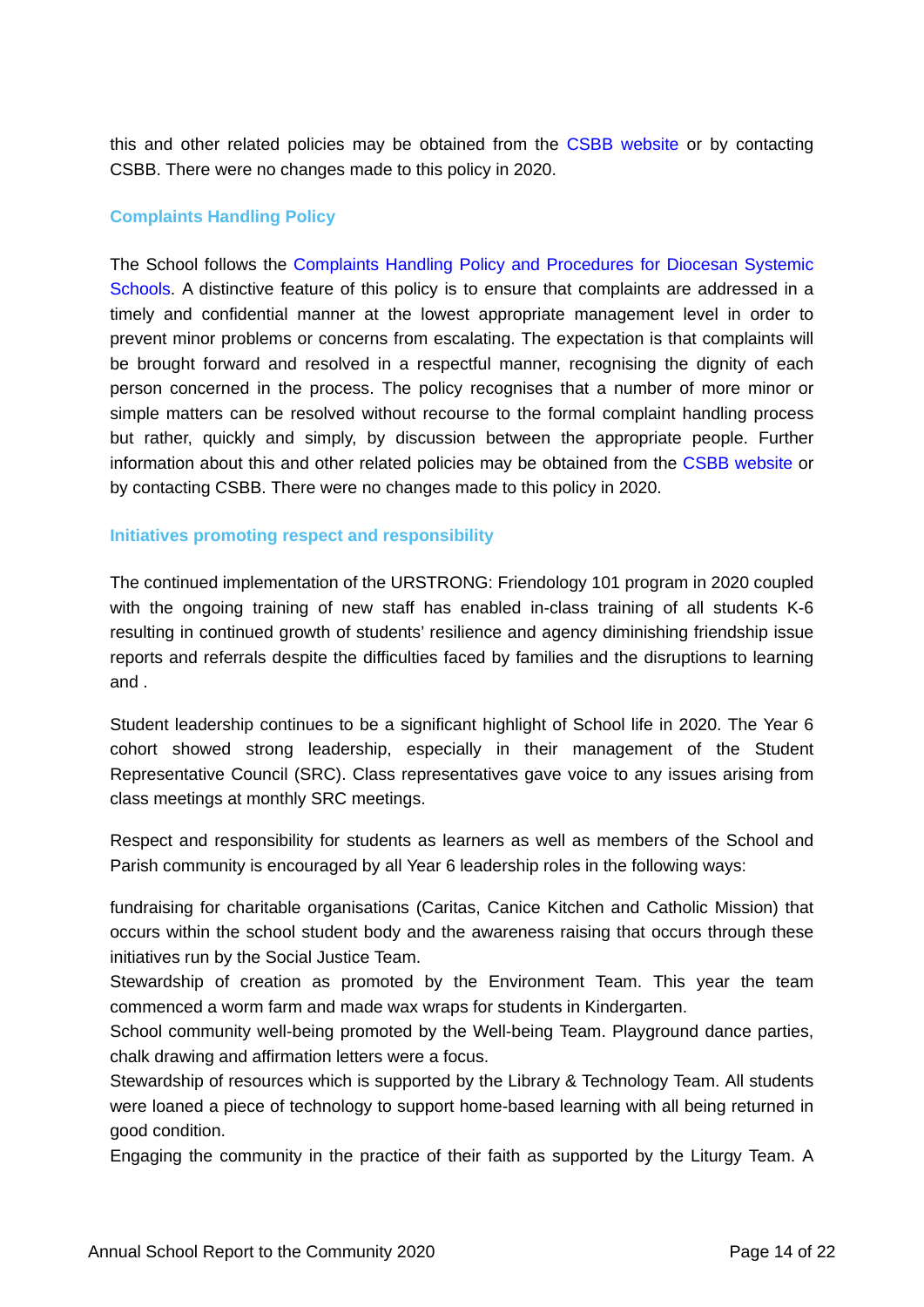class liturgy was held in each class and zoomed for parents. Prayer was recorded and led by the team and provided to class teachers for classroom use.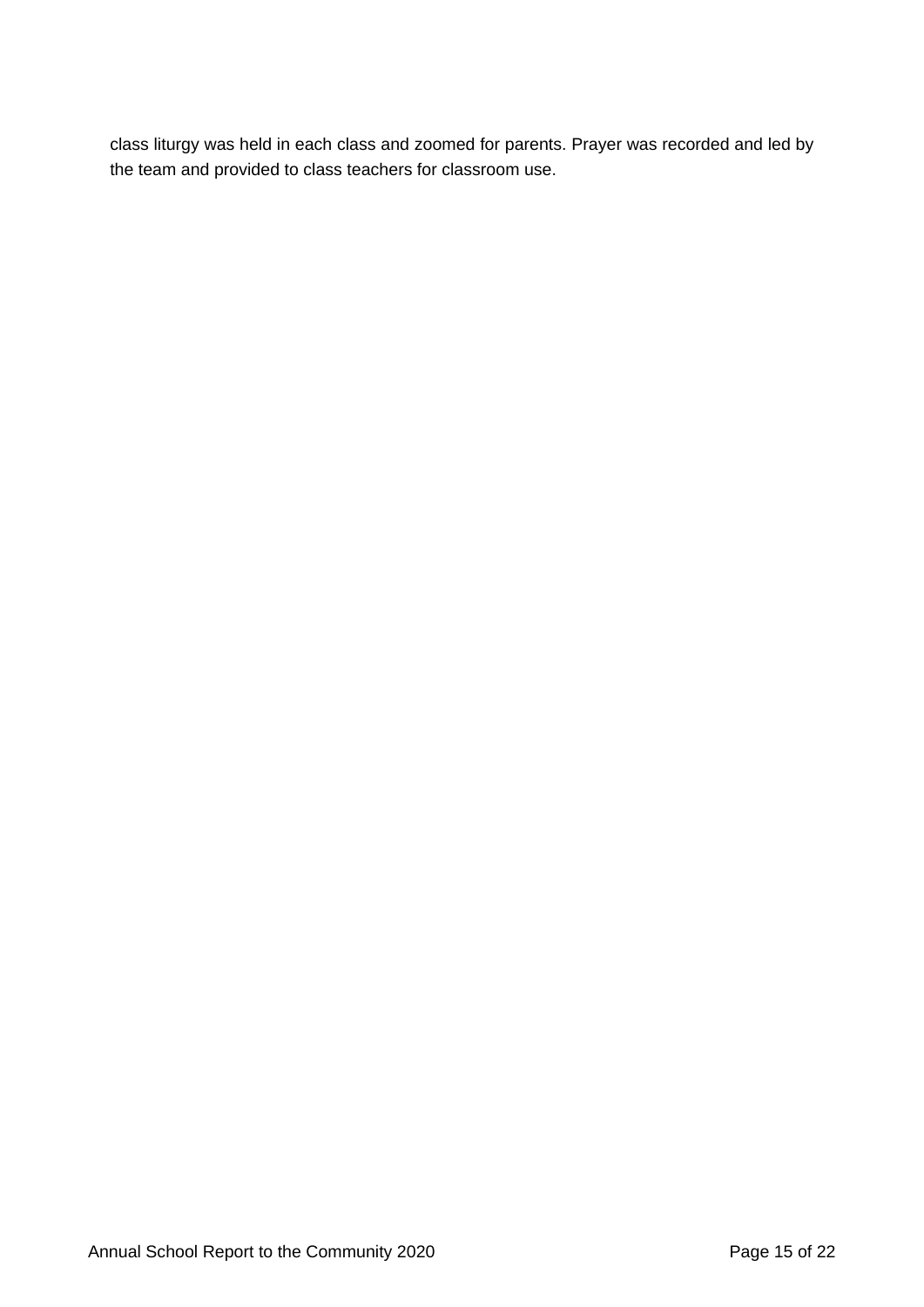## **School Improvement**

Strategic planning ensures a common purpose and agreed values are established. In Broken Bay systemic schools, this common purpose and agreed values along with goals, targets and key improvement strategies are documented in the School Improvement Plan (SIP). This SIP is a three year planning document and is used to record the School's progress in working towards priorities for improvement in three domains: Mission, Pastoral Care, Learning and Teaching. School improvement planning is supported systemically by the Diocesan Leading Learning initiative. This initiative is research based and has been developed in partnership with the University of Auckland. Building on Leading Learning in the Learning and Teaching domain, the Diocesan Learning Principles guide improvement strategies toward high quality contemporary learning.

## **Key Improvements Achieved**

As a result of targeted professional learning in Religious Education, infants grades units of work demonstrated increased use of contemporary learning strategies that promote deeper thinking about Scripture, resulting in assessments and work samples evidencing an increasing range of creative responses.

Students' outcomes in numeracy were improved by focusing on problem solving with an emphasis on problems with multiple solutions. Challenging problems sourced then worked through with teachers teaching was facilitated through a EPMC approach. Planning for 2021 based on detailed analysis of PAT-Mathematics data.

Students' outcomes in English were improved by teachers actively noticing the craft of writing and how with quality texts, a range of explicit teaching experiences in grammar, inferencing and vocabulary can arise. Also, increased teachers' understanding of our spelling system through professional learning, the purchasing of quality teacher resources and the trialling of several online spelling analysis programs resulted in improved outcomes in Spelling.

Students' social and emotional skills were developed through detailed planning on available play spaces through school construction facilitating collaboration and student agency. Strengthened relationships between teachers and parents have ensured students are ready to learn with conscious adaptations to practice and group meetings.

### **Priority Key Improvements for Next Year**

In Evangelisation & Catechesis - Quality religious education will be further ensured across the school through the provision of in class coaching and quality professional learning.

In Student Achievement we will: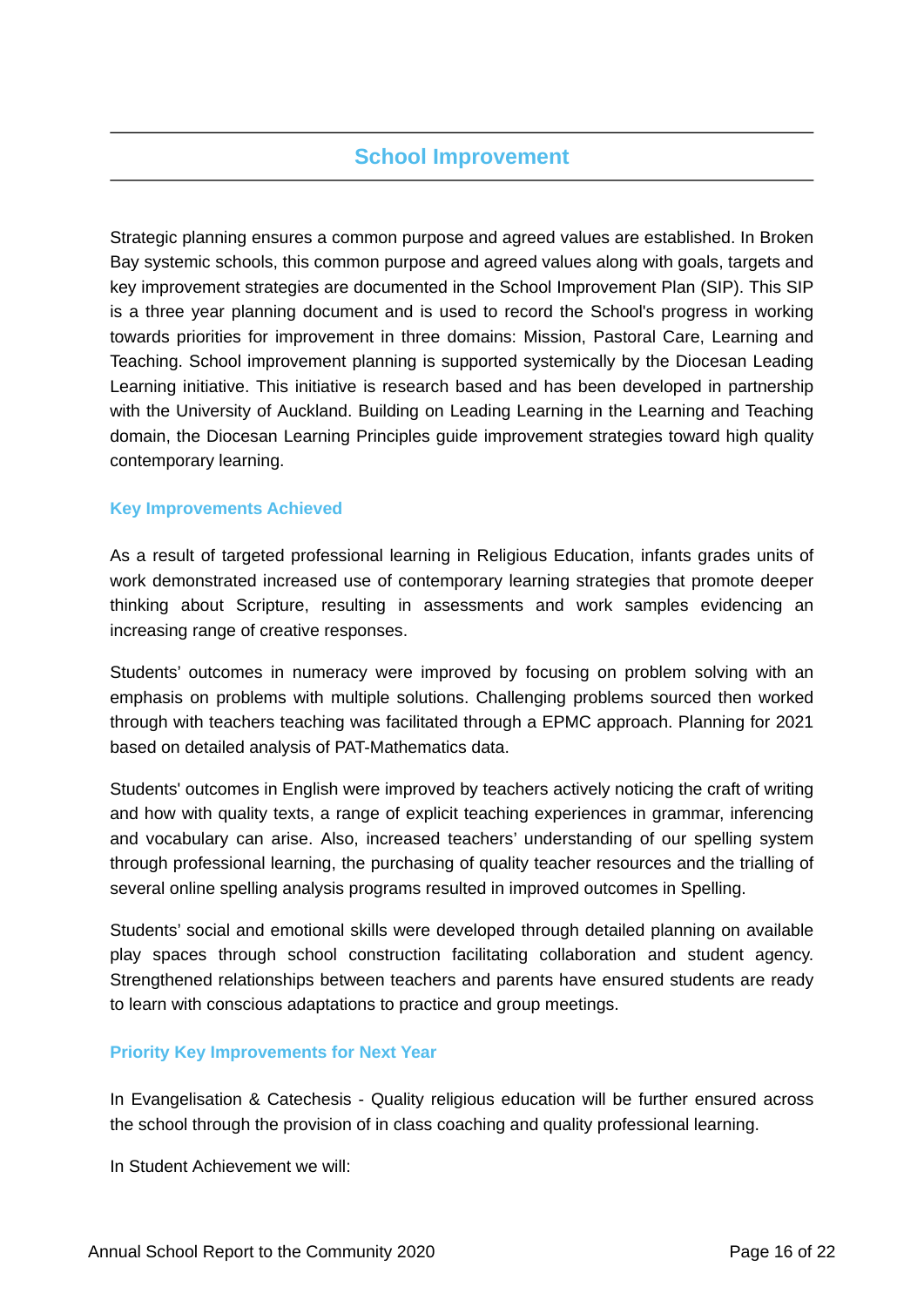Extend our culture of continual improvement into the areas of Spelling and Mathematical problem solving with coaching, professional learning and high-quality data collection and analysis preceding classroom application.

Foster student wellbeing to support student learning through fortnightly 'Ready to Learn' meetings and our assistance dog initiative.

In Capability & Enablement - The capabilities of our staff are identified, developed and enabled through goal setting meetings building a culture of performance enhancement that fosters competency, wellbeing and accountability.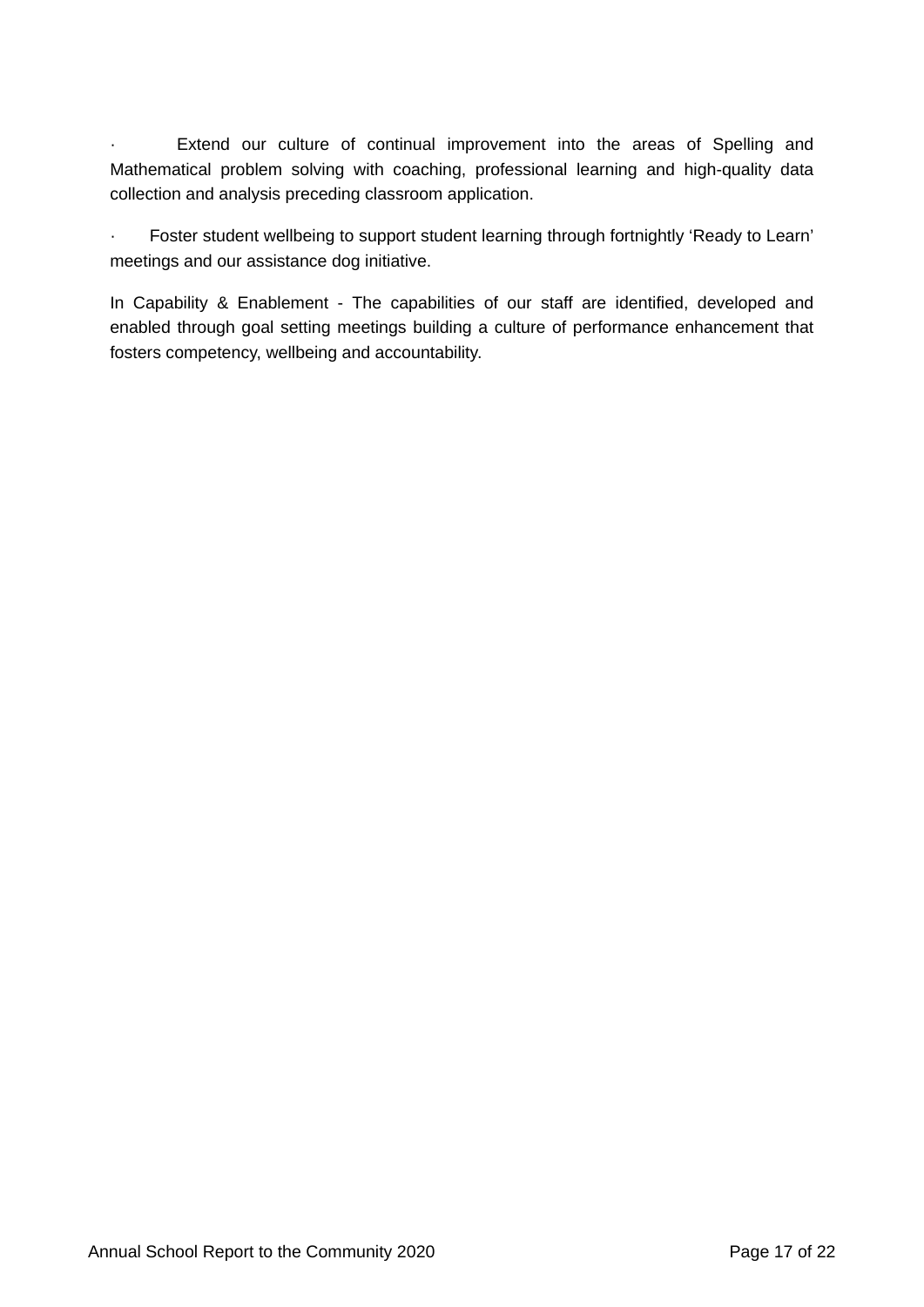## **Community Satisfaction**

The opinions and ideas of parents, students and teachers are valued and sought. Their suggestions are incorporated into planning for and achieving improved outcomes for students. This year, a variety of processes have been used to gain information about the level of satisfaction with the School from parents, students and teachers.

### **Parent satisfaction**

Parents were surveyed twice last year, once using the Tell Them From Me survey tool early in Term 2 and once by the CSO Broken Bay after school returned to a face to face model at the end of Term 2.

It was extraordinarily gratifying to see that around 90% of those who responded to the survey reported that the school was clear about its Catholic Identity and Mission, facilitates the participation of students and their families in parish life and contributes to the development of student's values and ethical beliefs.

Homework is not highly valued by all of our community who children participating in multiple sports and creative endeavours after school leaving little time for it to be completed. Two years ago the school surveyed parents about their views on homework and exposed dichotomy whereby almost half of respondents wanted less homework and half wanted more homework. Our survey results this year indicate that views have not shifted.

### **Student satisfaction**

Students were surveyed using the Tell Them From Me Survey and significantly reported the the work engaged in during Religious Education was highly relevant to their life as they were encouraged to ask questions, discuss ideas and research topics encountered.

The entire senior cohort Year 4 - Year 6 reported actively engaging in social justice initiatives at school.

The leadership opportunities which all students engaged in during Year 6 were highly valued by the senior students. They detailed how they felt these had increased their readiness for other future challenges.

As in previous years the students named project- based learning as providing their most relevant and rigorous learning opportunities.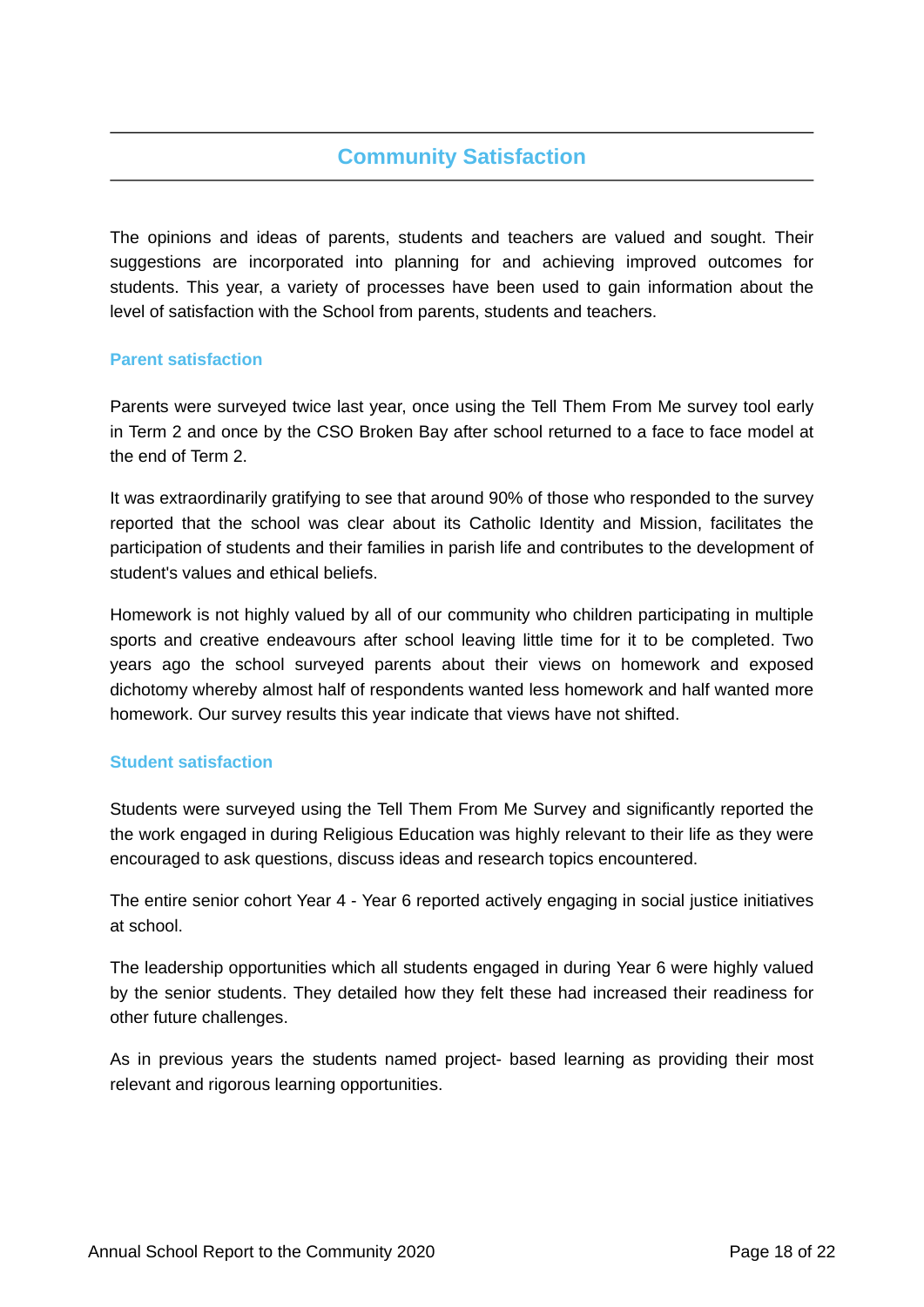#### **Teacher satisfaction**

Teachers also completed the Tell Them From Me survey and reported that the school leadership supported them in times of difficulty and assisted them to monitor student progress.

The period of home based learning provided opportunities for effective collaboration and collegial support which facilitated embracing change and incorporating new teaching strategies into their professional repertoire. Ongoing collaboration with peers and leaders was strongly supported and will definitely form a part of our future planning cycle.

COVID 19 posed many challenges for our community especially the staff who never knew what might be asked of them tomorrow. The support they received during this time proved to unite them as a group moving into the future.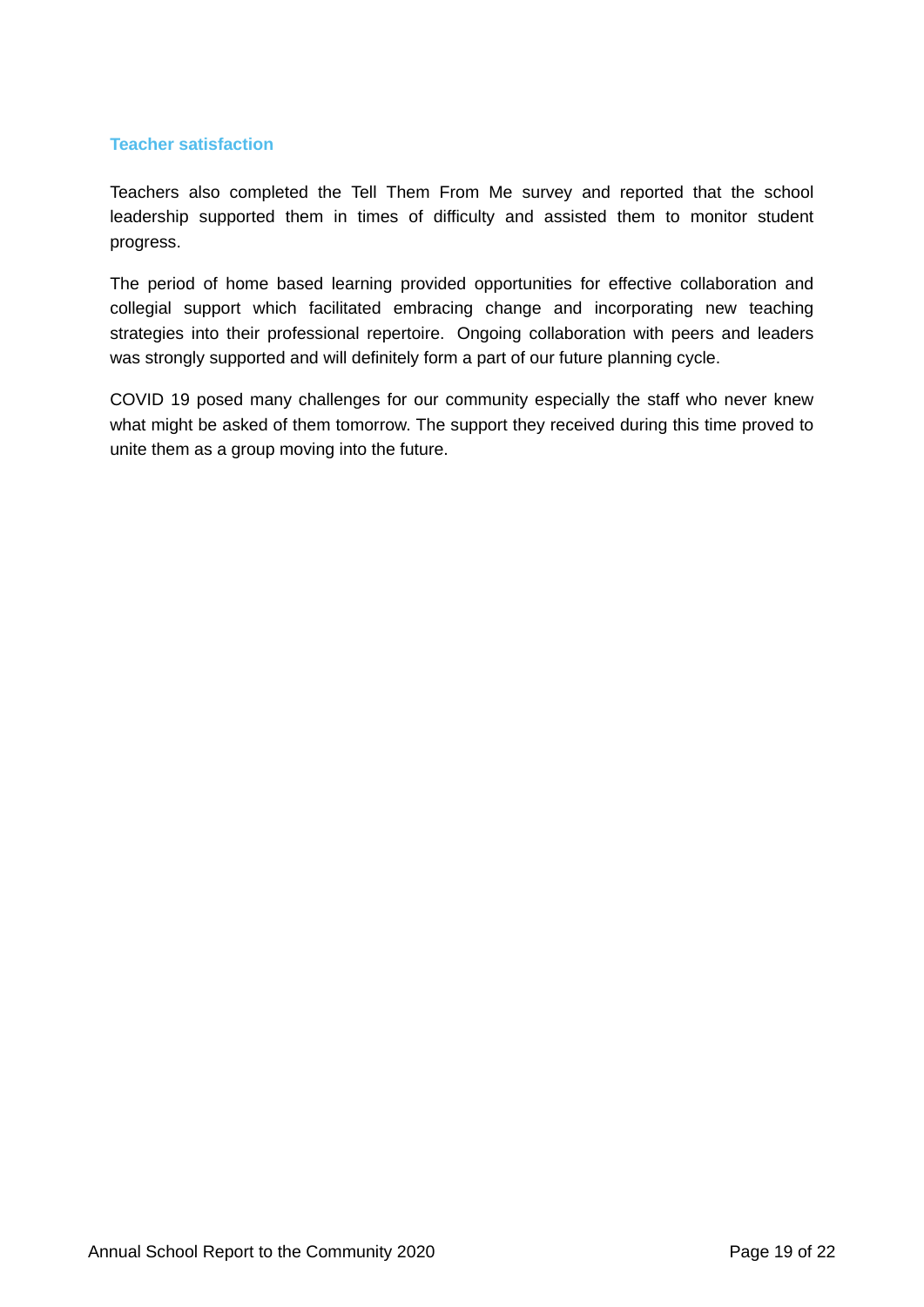## **Financial Statement**

Consistent with the NESA requirements, financial income and expenditure for the School in 2020 is shown below. More detailed financial data is available on the My School website. Diocesan system financial reporting can be found in the Broken Bay Diocese Annual Report.

| <b>Recurrent and Capital Income 2020</b>             |             |  |
|------------------------------------------------------|-------------|--|
| <b>Commonwealth Recurrent</b><br>Grants <sup>1</sup> | \$2,023,928 |  |
| <b>Government Capital</b><br>Grants <sup>2</sup>     | \$0         |  |
| State Recurrent Grants <sup>3</sup>                  | \$562,272   |  |
| Fees and Private Income <sup>4</sup>                 | \$1,503,612 |  |
| <b>Interest Subsidy Grants</b>                       | \$0         |  |
| Other Capital Income <sup>5</sup>                    | \$217,329   |  |
| <b>Total Income</b>                                  | \$4,307,141 |  |

| <b>Recurrent and Capital Expenditure</b><br>2020     |             |  |
|------------------------------------------------------|-------------|--|
| Capital Expenditure <sup>6</sup>                     | \$323,017   |  |
| <b>Salaries and Related</b><br>Expenses <sup>7</sup> | \$3,010,619 |  |
| Non-Salary Expenses <sup>8</sup>                     | \$1,191,793 |  |
| <b>Total Expenditure</b>                             | \$4,525,429 |  |

### **Notes**

- 1. Commonwealth Recurrent Grants includes recurrent per capita grants and special purpose grants.
- 2. Government Capital Grants includes all capital grants received from the Commonwealth and State Governments.
- 3. State Recurrent Grants includes recurrent grants per capita, special purpose grants and interest subsidy grants.
- 4. Fees and Private Income include Archdiocesan and school based fees, excursions and other private income.
- 5. Other Capital Income includes building levy fees and capital donations used to fund Capital Expenditure.
- 6. Capital Expenditure includes expenditure on School Buildings, and Furniture and Equipment.
- 7. Salaries and Related Expenditure includes all salaries, allowances and related expenses such as superannuation and workers compensation insurance.
- 8. Non-Salary Expenses include all other Non-Salary Recurrent Expenditure covering resources, administration, operational expenses, utilities, repairs and maintenance.